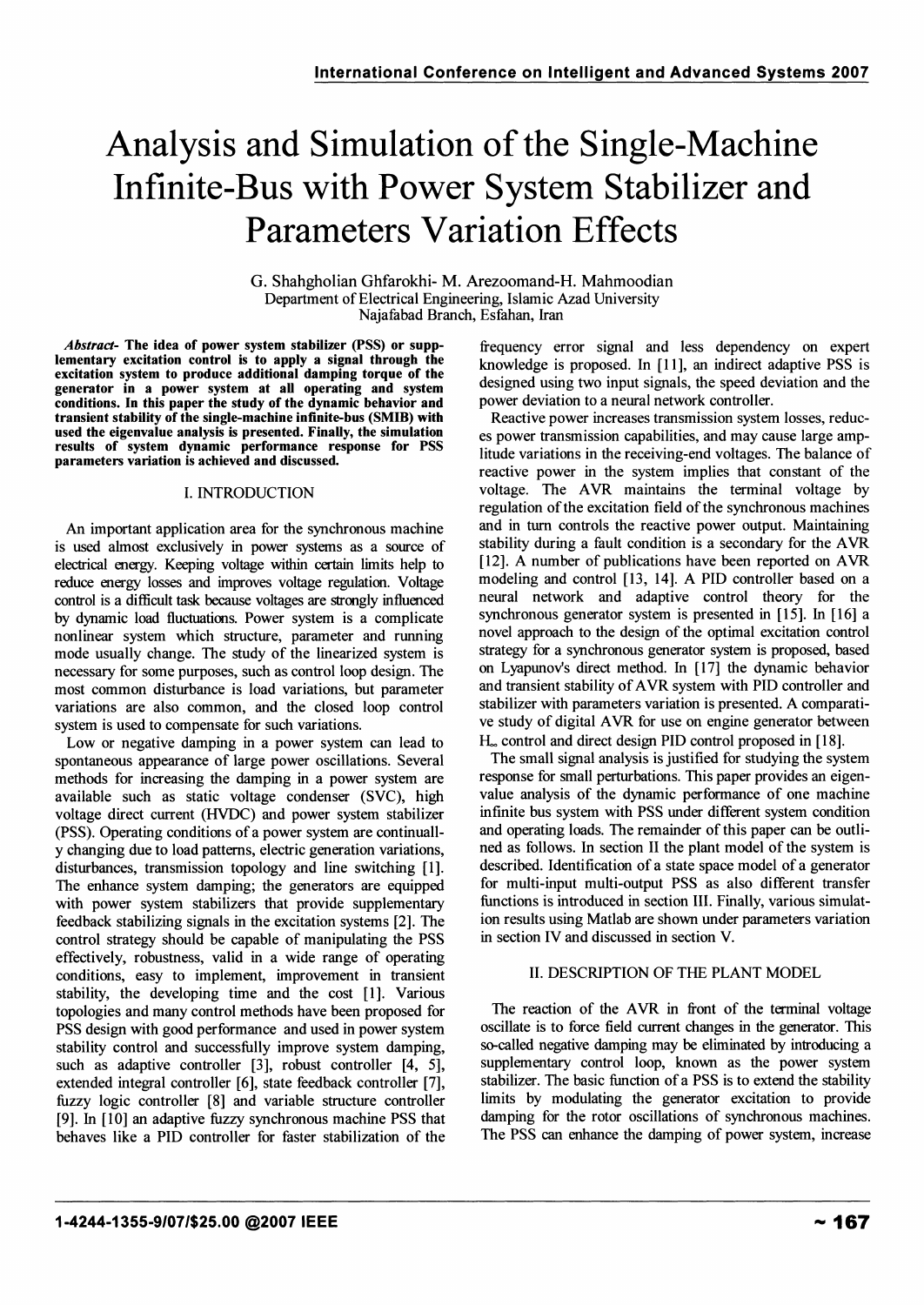the static stability and improve the transmission capability. The PSS output is added to the difference between reference and actual value of the terminal voltage. Usual input signal for the PSS are the rotor speed deviations, the accelerating power, active power output or the system frequency. A diagram illustrating the principle mode of operation of a PSS is given in Fig.1, where the generator speed deviation  $(\Delta\omega)$  from that synchronous frequency is input signal. The automatic voltage regulator of the generator and the voltage transducer are represented by simple first order function  $G_R(s)$  with the time constant  $T_R$  and the gain  $K_R$  and  $G_E(s)$  with the time constant  $T<sub>E</sub>$  and the gain  $K<sub>E</sub>$ .

The task of the PSS is to add an additional signal  $U_s$  (output from the PSS) into the control loop, which compensates for the voltage oscillations and provides a damping component that is in phase. The washout block is a high-pass filter with a time constant high enough to allow signals associated with the speed oscillations to pass through unchanged [16]. The washout time constant  $T_w$  is usually fixed between 5 and 20 seconds [7]. The lead-lag network is a lead compensation to improve the phase lag through the system [19]. The stabilizer gain  $K_{P}$  determines the size of that contribution. That constant should of course not be chosen lager than necessary to obtain the needed damping, since this could lead to undesired side effects [20]. The time constants T<sub>w</sub>,  $\tau_2$  and  $\tau_4$  are usually prespecified. The remaining parameters, namely time constants  $\tau_1$  and  $\tau_3$  and stabilizer gain K<sub>p</sub> are assumed to be adjustable parameters. The PSS frequency characteristic is adjusted by varying the time constant of system.

#### III. EQUATION SYSTEM

Modem power systems are highly complex and strong nonlinearity and their operating conditions can vary over a wide range. Synchronous generator excitation control is one of the most important measures to enhance power system stability and to guarantee the quality of electrical power it provides [21]. Also, that is one of the important factors in the transient study of power system analysis. The synchronous generator is driven by a turbine with a governor and excited by an external AVR and a PSS. A generator is normally equipped with an exciter for primary control and a governor for frequency control as shown in Fig. 2. The excitation and governing controls of the generator play an important role in improving the dynamic and transient stability of the power system. The load bus is modeled as an infmite bus, which is normally used to replace a stiff large system with constant voltage magnitude and angle.

The first step in the analysis and design of control systems is mathematical modeling of the system. The two most common methods are the transfer function approach and the state equation approach. In order to use the transfer function and linear state equations, the system must first be linearized. In this study, a single machine connected to infmite bus through a transmission line, and operating at different loading conditions, is considered. The model is shown in Fig.3.

The major function of the excitation systems is to control the field winding current of the synchronous machine so as to regulate terminal voltage of the machine. There are many different types of excitation systems available. Power source used, including dc excitation systems, ac excitation systems and static excitation systems [22]. Typically the excitation system is a fast response system where the time constant is small. A simplified schematic picture of a generator with excitation system is depicted in Fig. 4. Two alternate excitation control schemes were considered, one with and'the other without transient reduction (TGR) [23]. TGR is used for obtaining the desired transient gain. The cylindrical rotor machine is simulated by seven first order differential equation in the dq frame. The field circuit is represented by simple first order function  $G_F(s)$  with the time constant  $T_3$  and the gain  $K<sub>3</sub>$ 

Power system is a typical dynamic system. By linearizing about an output point, the total linearized system model including AVR and PSS can be represent by the following equation:

$$
\frac{d}{dt} \Delta X = A \Delta X + B \Delta U
$$

$$
\Delta Y = C \Delta X + D \Delta U
$$

where  $\Delta X$  is the state vector,  $\Delta Y$  is the output vector,  $\Delta U$  is the input vector, A is the state matrix, B is the control or input matrix, C is the output matrix and D is the feed forward matrix.



Fig.1: Schematic diagram of single machine infinite bus (SMIB) system



Fig.2: Block diagram of a PSS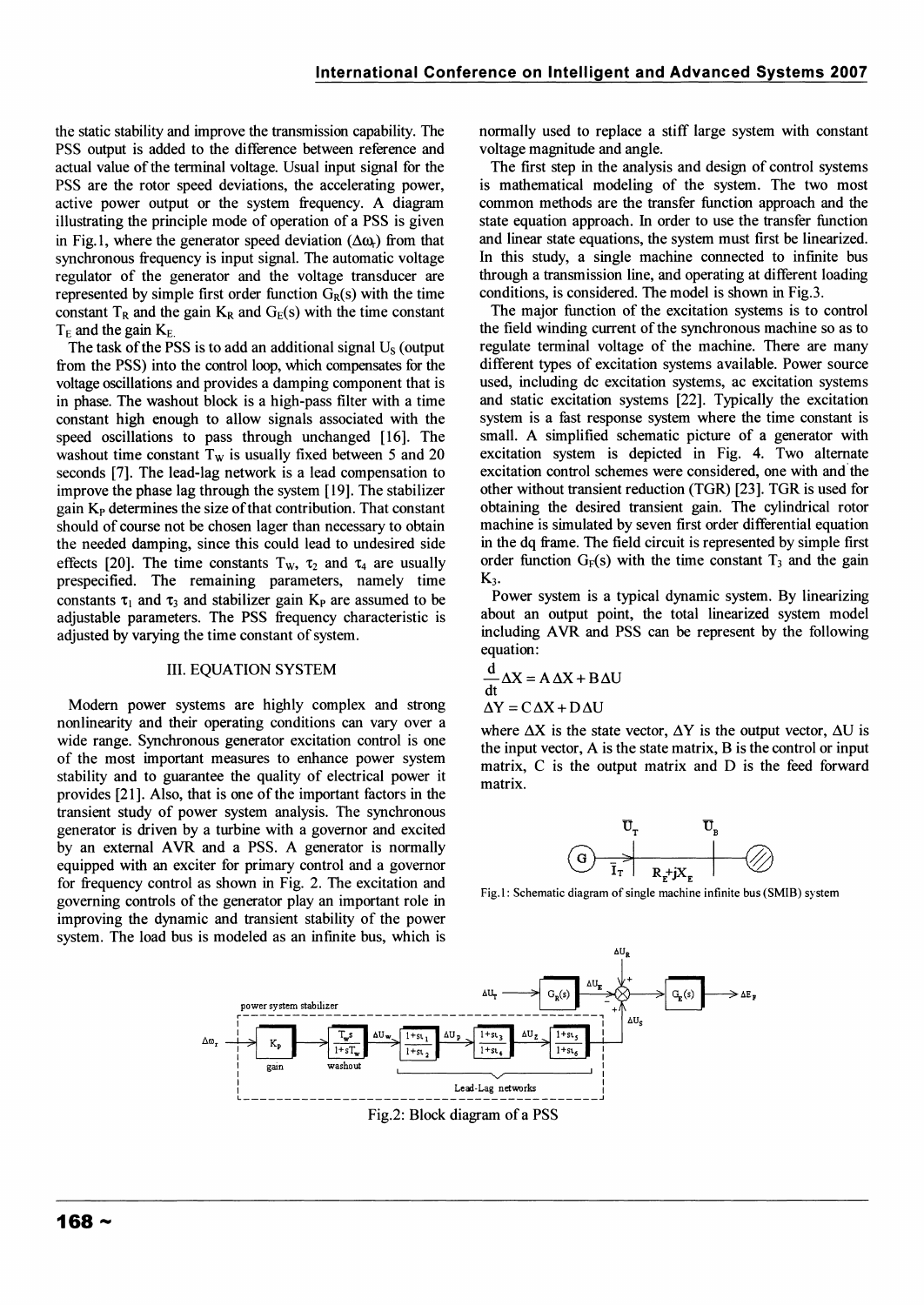The natural modes of system response are related to the eigenvalue. Analysis of the eigenvalue properties of A provides valuable information about the system stability for small perturbations that occur in the system. The complete system to be simulated contains three separate blocks: mechanical loop, electrical loop and PSS. The small perturbation transfer function block diagram of one machine infinite bus system with PSS is shown in Fig.5. By defining the state vector and input vector as follow as:

$$
X = [\Delta \omega_r \quad \Delta \delta \quad \Delta \lambda_F \quad \Delta U_E \quad \Delta E_F \quad \Delta U_S \quad \Delta U_W]^T \tag{1}
$$

$$
U = [\Delta T_m \quad \Delta U_R]^T
$$
 (2)

the state equation governing the power system with ignored of the  $T_3$ ,  $T_4$ ,  $T_5$  and  $T_6$  of the lead-lag network in the PSS are given by:

$$
\frac{d}{dt}\Delta\omega_r = \frac{-K_D}{2H}\Delta\omega_r + \frac{-K_L}{2H}\Delta\delta + \frac{-K_2}{2H}\Delta\lambda_r + \frac{1}{2H}\Delta T_m
$$
 (3)

$$
\frac{d(\Delta\delta)}{dt} = \underbrace{\omega_{0}}_{\text{0}} \Delta\omega
$$
 (4)

$$
\frac{d}{dt}\Delta\lambda_F = \frac{-K_3K_4}{T_3}\Delta\delta + \frac{-1}{T_3}\Delta\lambda_F + \frac{K_3}{T_3}\Delta E_F
$$
 (5)

$$
\frac{d}{dt}U_E = \frac{K_5 K_R}{T_R} \Delta\delta + \frac{K_6 K_R}{T_R} \Delta\lambda_F - \frac{1}{T_R} \Delta U_E
$$
 (6)

$$
\frac{dt}{dt} = \frac{T_R}{\frac{a_{42}}{a_{43}}} = \frac{T_R}{\frac{a_{44}}{a_{44}}} = \frac{T_R}{\frac{a_{44}}{a_{44}}} = \frac{1}{\frac{a_{44}}{a_{44}}} = \frac{1}{\frac{a_{44}}{a_{44}}} = \frac{1}{\frac{a_{44}}{a_{44}}} = \frac{1}{\frac{a_{44}}{a_{44}}} = \frac{1}{\frac{a_{44}}{a_{44}}} = \frac{1}{\frac{a_{44}}{a_{44}}} = \frac{1}{\frac{a_{44}}{a_{44}}} = \frac{1}{\frac{a_{44}}{a_{44}}} = \frac{1}{\frac{a_{44}}{a_{44}}} = \frac{1}{\frac{a_{44}}{a_{44}}} = \frac{1}{\frac{a_{44}}{a_{44}}} = \frac{1}{\frac{a_{44}}{a_{44}}} = \frac{1}{\frac{a_{44}}{a_{44}}} = \frac{1}{\frac{a_{44}}{a_{44}}} = \frac{1}{\frac{a_{44}}{a_{44}}} = \frac{1}{\frac{a_{44}}{a_{44}}} = \frac{1}{\frac{a_{44}}{a_{44}}} = \frac{1}{\frac{a_{44}}{a_{44}}} = \frac{1}{\frac{a_{44}}{a_{44}}} = \frac{1}{\frac{a_{44}}{a_{44}}} = \frac{1}{\frac{a_{44}}{a_{44}}} = \frac{1}{\frac{a_{44}}{a_{44}}} = \frac{1}{\frac{a_{44}}{a_{44}}} = \frac{1}{\frac{a_{44}}{a_{44}}} = \frac{1}{\frac{a_{44}}{a_{44}}} = \frac{1}{\frac{a_{44}}{a_{44}}} = \frac{1}{\frac{a_{44}}{a_{44}}} = \frac{1}{\frac{a_{44}}{a_{44}}} = \frac{1}{\frac{a_{44}}{a_{44}}} = \frac{1}{\frac{a_{44}}{a_{44}}} = \frac{1}{\frac{a_{44}}{a_{44}}} = \frac{1}{\frac{a_{44}}{a_{44}}} = \frac{1}{\frac{a_{44}}{a_{44}}} = \frac{1}{\frac{a_{44}}{a_{44}}} = \frac{1}{\frac{a_{44
$$

$$
\frac{d}{dt}\Delta E_F = \frac{-1}{\underline{T_E}}\Delta E_F + \frac{-K_E}{\underline{T_E}}\Delta U_E + \frac{K_E}{\underline{T_E}}\Delta U_S + \frac{K_E}{\underline{T_E}}\Delta U_R
$$
 (7)

$$
\frac{d}{dt} \Delta U_W = \underbrace{K_{P}a_{21}}_{a_{61}} \Delta \omega_r + \underbrace{K_{P}a_{21}}_{a_{62}} \Delta \delta + \underbrace{K_{P}a_{23}}_{a_{63}} \Delta \lambda_F
$$
\n
$$
+ \underbrace{\frac{-1}{T_W}}_{a_{66}} \Delta U_W + \underbrace{\frac{1}{2H}}_{b_{61}} \Delta T_m \tag{8}
$$

$$
\frac{d}{dt} \Delta U_{P} = \underbrace{\frac{\tau_{1}}{\tau_{2}}}_{a_{\tau_{1}}} a_{61} \Delta \omega_{r} + \underbrace{\frac{\tau_{1}}{\tau_{2}}}_{a_{\tau_{2}}} a_{62} \Delta \delta + \underbrace{\frac{\tau_{1}}{\tau_{2}}}_{a_{\tau_{3}}} a_{63} \Delta \lambda_{F}
$$

$$
+\underbrace{\left(\frac{1}{\tau_2}+\frac{\tau_1}{\tau_2}a_{66}\right)}_{a_{72}}\Delta U_w+\underbrace{\frac{-1}{\tau_2}}_{a_{77}}\Delta U_p+\underbrace{\frac{\tau_1}{\tau_2}b_{61}}_{b_{71}}\Delta T_m\qquad(9)
$$

where  $\delta$ , H, K<sub>D</sub> and T<sub>m</sub> are rotor angle, inertia constant, damping coefficient and mechanical load torque, respectively. The six parameters  $K_1$ ,  $K_2$ ,  $K_3$ ,  $K_4$ ,  $K_5$  and  $K_6$  are obtained in terms of the main power system parameters.

#### IV. EFFECT OF PARAMETER VARIATION ON **DYNAMIC RESPONSE**

Without computer simulation it would not be easy to examine the effects of system physical parameters on dynamic response in terms of system variation. In this section by using state equations, SMIB system response with PSS and AVR in terms of input variation for the system values is obtained as shown in table I. In each part with variation of parameters, the effects of each one on frequency response and step response is examined.

For the present study, the gain  $K_P$  and time constants have been varied and the time response have been computed for SMIB at a normal operating of P=0.9, Q=0.3,  $R_F=0$  and  $X_F$ =0.2 with system parameters are given in Table I.

#### A. washout time constant  $(T_w)$

The  $T_w$  should be high enough to pass stabilizing signals at the frequencies of interest relatively unchanged [23].  $\overline{a}$  ,  $\overline{a}$  ,  $\overline{a}$  ,  $\overline{a}$ 

| IABLE I<br><b>SYSYTEM PARAMETERS</b> |               |                |                   |  |
|--------------------------------------|---------------|----------------|-------------------|--|
| Parameter                            | Nominal value | Parameter      | Nominal value     |  |
| $K_1$                                | 0.7643        | Tĸ             | 0.02              |  |
| $K_2$                                | 0.8649        | н              | 3.5               |  |
| $K_3$                                | 0.3230        | K <sub>D</sub> |                   |  |
| K4                                   | 1.4187        | Tw             | $1.4 \text{ sec}$ |  |
| K5                                   | $-0.1463$     | Tı             | $0.154$ sec       |  |
| K6                                   | 0.4168        | $\mathrm{T}_2$ | $0.033$ sec       |  |
| T <sub>3</sub>                       | 2.365         | Kр             | 9.5               |  |
| $\rm T_E$                            |               | $K_R$          |                   |  |
| Kғ                                   | 200           |                |                   |  |



Fig.3: Linearised small perturbation model of synchronous generator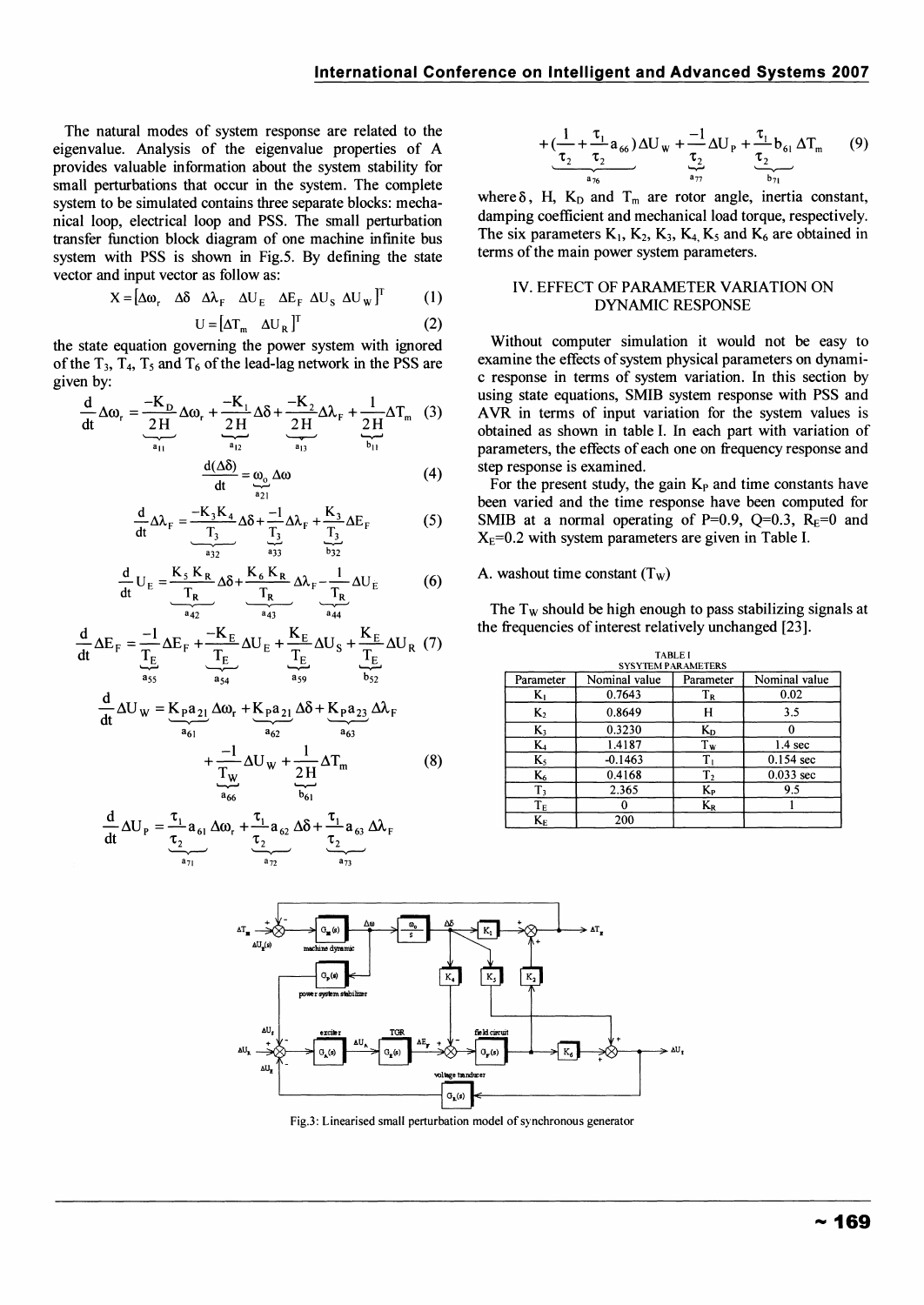The roots of characteristic equation for three different values of  $T_w$  are given in table II. Figure 6 shows the step response for changing of  $T_w$ .

## B. stabilizer gain  $(K_P)$

The PSS gain should be set a value corresponding to the desired damping. The roots of characteristic equation for three different values of the  $K_p$  are given in table III. Figure 7 shows the step response for changing of  $K_{P}$ . From the results, we see that the K<sup>p</sup> variation affects the peak of the curve, settling time and overshoot, but has no effect on the final values of motor speed in a stable system.

Table II<br>CHARACTERISTIC EQUATION ROOTS FOR SMIB SYSTEM IN TERMS OF DIFFERENT VALUES OF T<sub>w</sub>

| $T_w=5$            | $T_w=10$           | $T_w=20$           |
|--------------------|--------------------|--------------------|
| $-39.06$           | $-39.06$           | $-39.05$           |
| $-19.77 \pm 12.67$ | $-19.76 \pm 12.64$ | $-19.76 \pm 12.63$ |
| $-1.06 \pm 16.71$  | $-1.07 \pm 16.74$  | $1.08 \pm 16.75$   |
| $-0.20$            | $-0.10$            | $-0.05$            |



Fig.4: Speed motor and load angle step response for SMIB system in terms of Tw

Table III: Characteristic equation roots for SMIB system in terms of different values of K<sub>p</sub>

| $K_P=10$         | $K_P = 30$       | $K_P = 50$         |
|------------------|------------------|--------------------|
| $-39.23$         | $-42.34$         | $-43.82$           |
| $-19.66\pm13.15$ | $-16.70\pm23.13$ | $-15.67 \pm 29.88$ |
| $-1.07 \pm 6.56$ | $-2.45 \pm 4.46$ | $2.69\pm i2.95$    |
| $-0.74$          | $-0.81$          | $-0.90$            |



Fig.5: Speed motor and load angle step response for SMIB system in terms of  $K<sub>p</sub>$ 

# v. CONCLUSION

Power system stabilizer (PSS) is a supplementary controller to damped low frequency oscillations and to improve dynamic performance of the generating unit. The use of eigenvalue analysis to study of the PSS in exciter control system working at various operating conditions is investigated in this paper. Finally, the SMIB system is simulated and the effects of some parameters are investigated.

#### **REFERENCE**

- [1] Y.J.Lin, "Systematic approach for the design of a fuzzy power system stabilizer", IEEE/POWERCON, pp.747-752, November 2004.
- [2] M.A.Abido, "Optimal design of power system stabilizers using particle swarm optimization", IEEE Trans. On Ene. Con., VoL17, No.3, pp.406- 413, Sep. 2002.
- [3] B.Wu, O.Malik, "Multivariable adaptive control of synchronous machine", IEEE, pp., 2006.
- [4] Q.Zhao, J.Jian, "Robust controller design for generator excitation systems", IEEE Tran. On Ene. Conv., VoLI0, No.2, pp.201-209, 1995.
- [5] A.Hasanovic, A.Feliachi, A.Hasanovic, N.B.Bhatt, A.G.Degroff, "Pratical robust PSS design through identification of low order transfer functions", IEEE Trans. On Pow. Syst., Vo1.19, No.3, pp.1492-1581, August 2004.
- [6] R.Hoen-Su, M.Kyoung\_lI, M.Y.Hyun, "Extended integral based governor for power system stabilizer", IEEE/PESS, Vol.3, pp.1610-1614, 2002.
- [7] A.Elices, L.Rpuco, H.Bourles, T.Margotin, "Conversion of state feedback controllers to the standard AVR+PSS form", IEEE/PTC, June 2003.
- [8] N.Hossenizadeh, A.Kalam, "A rule based fuzzy power system stabilizer tuned by a neural network", IEEE Trans. On Ene. Conv., Vo1.14, No.3, pp.773-776, September 1999.
- [9] S.S.Lee, J.K.Park, "Design of reduced order observer based variable structure power system stabilizer for unmeasurable state variables", lEE Proc. Conf. Transm. Distrb., VoL145, No.5, pp.525-530, September 1998.
- [10] F.Mrad, S.Karaki, B.Copti, "An adaptive fuzzy synchronous machine stabilizer", IEEE Trans. Syst. Man. Cybern, Vo1.30, No.1, pp.131-137, Jan. 2000.